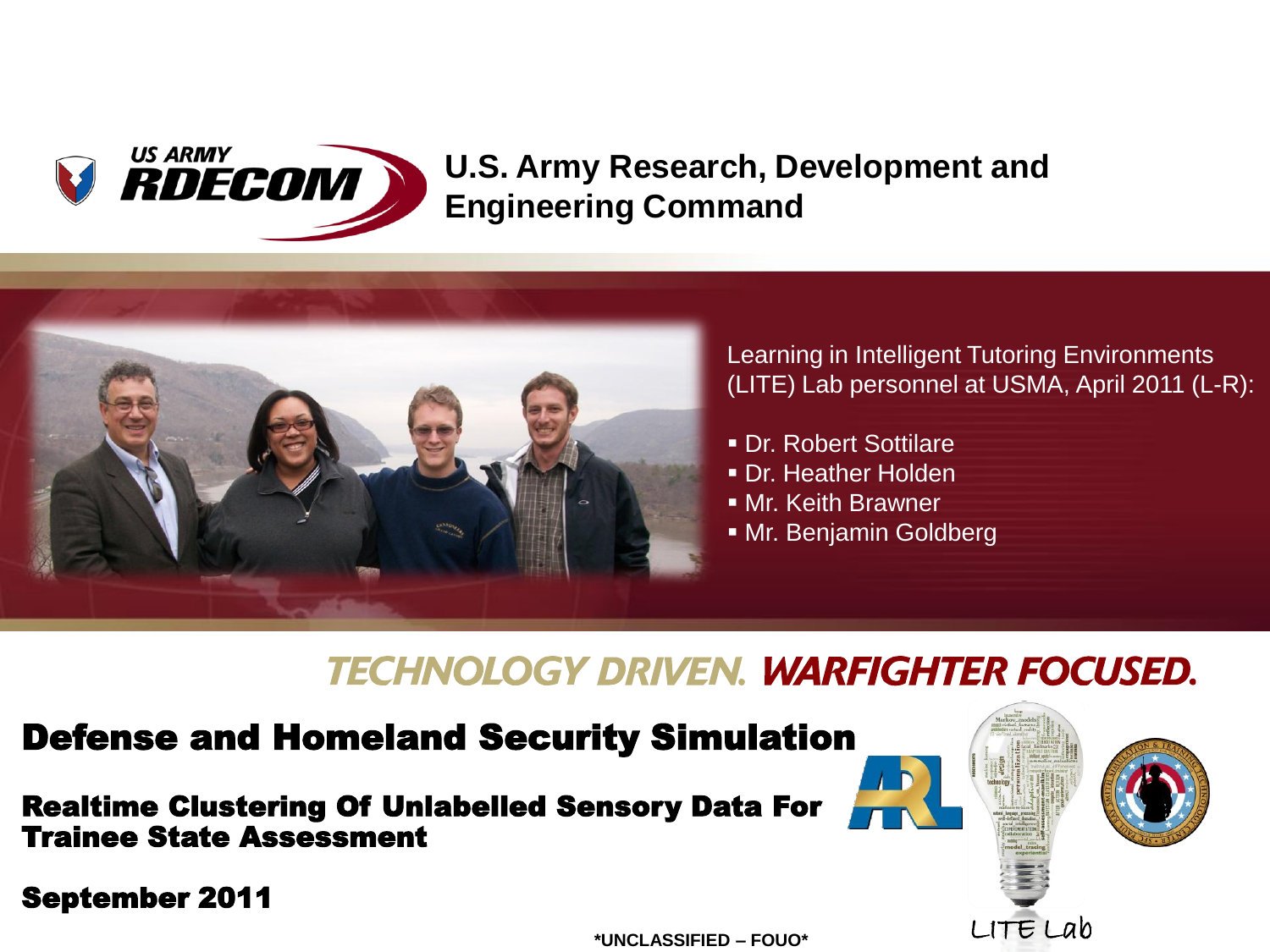

- Student Actions
- Sensor Data
- Assessment and Classification
- Instructional Strategy Decision?

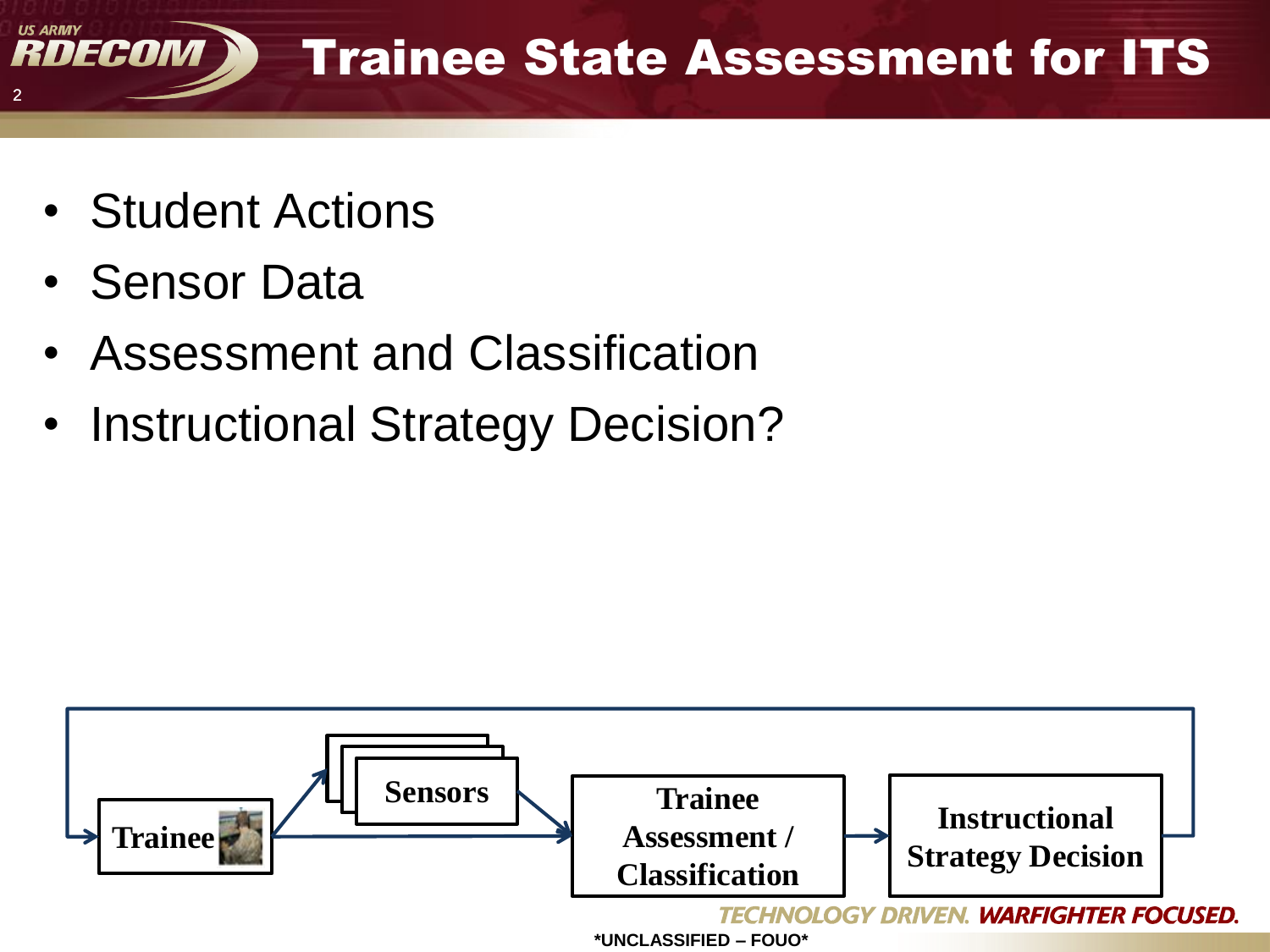

# Difficulties of Sensing

- People are not consistent
	- Day to day
	- Baseline to Baseline
- Unsupervised learning
- Real-time processing
	- Deterministic Algorithms
- Datastream problems
	- Infinite Length
	- **Concept Detection**
	- **Concept Drift**
	- **Concept Evolution**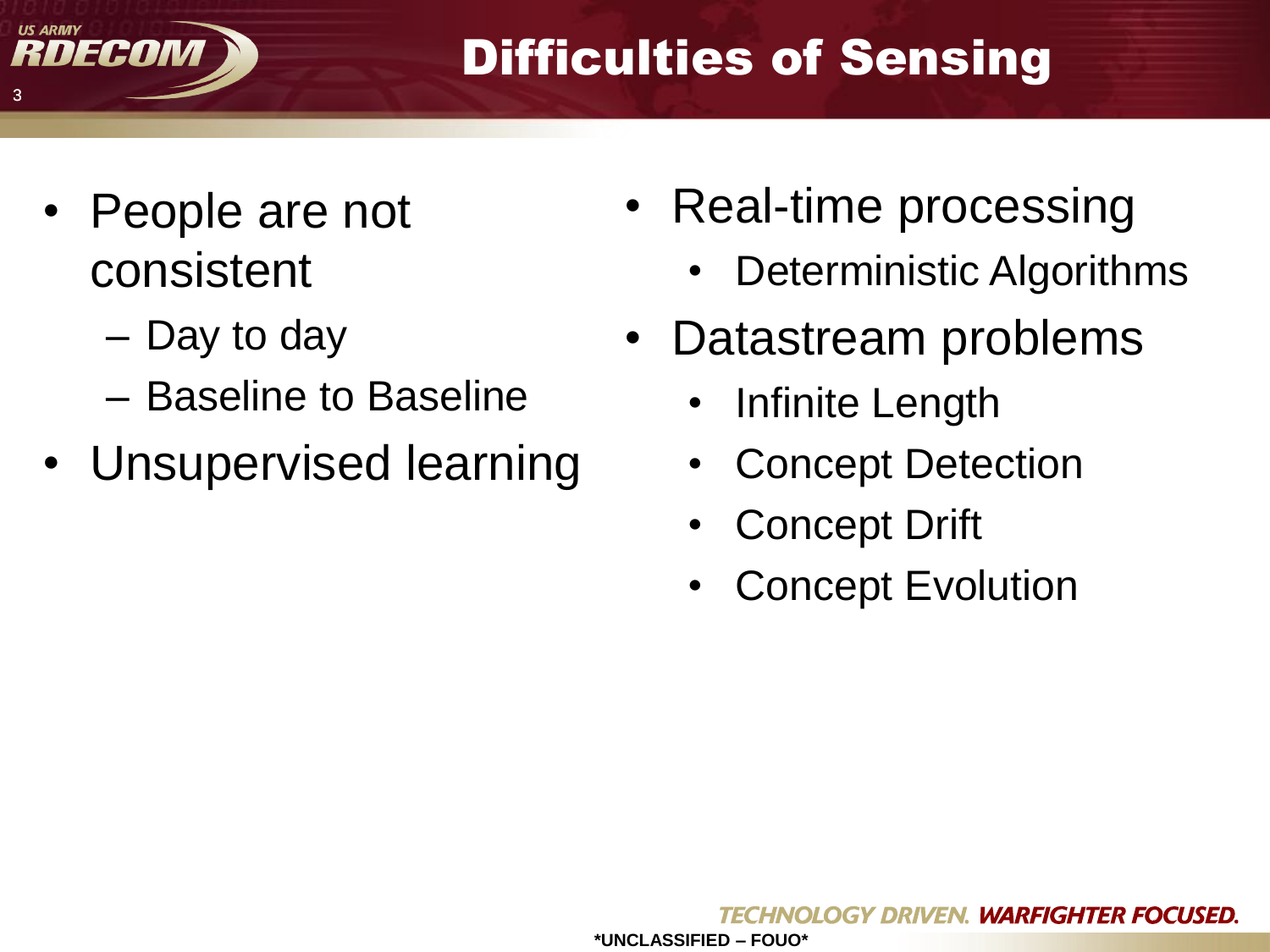

Potential Solutions

- Incremental Clustering
	- K-means
	- Agglomerate
- Growing Neural Gas
- Adaptive Resonance Theory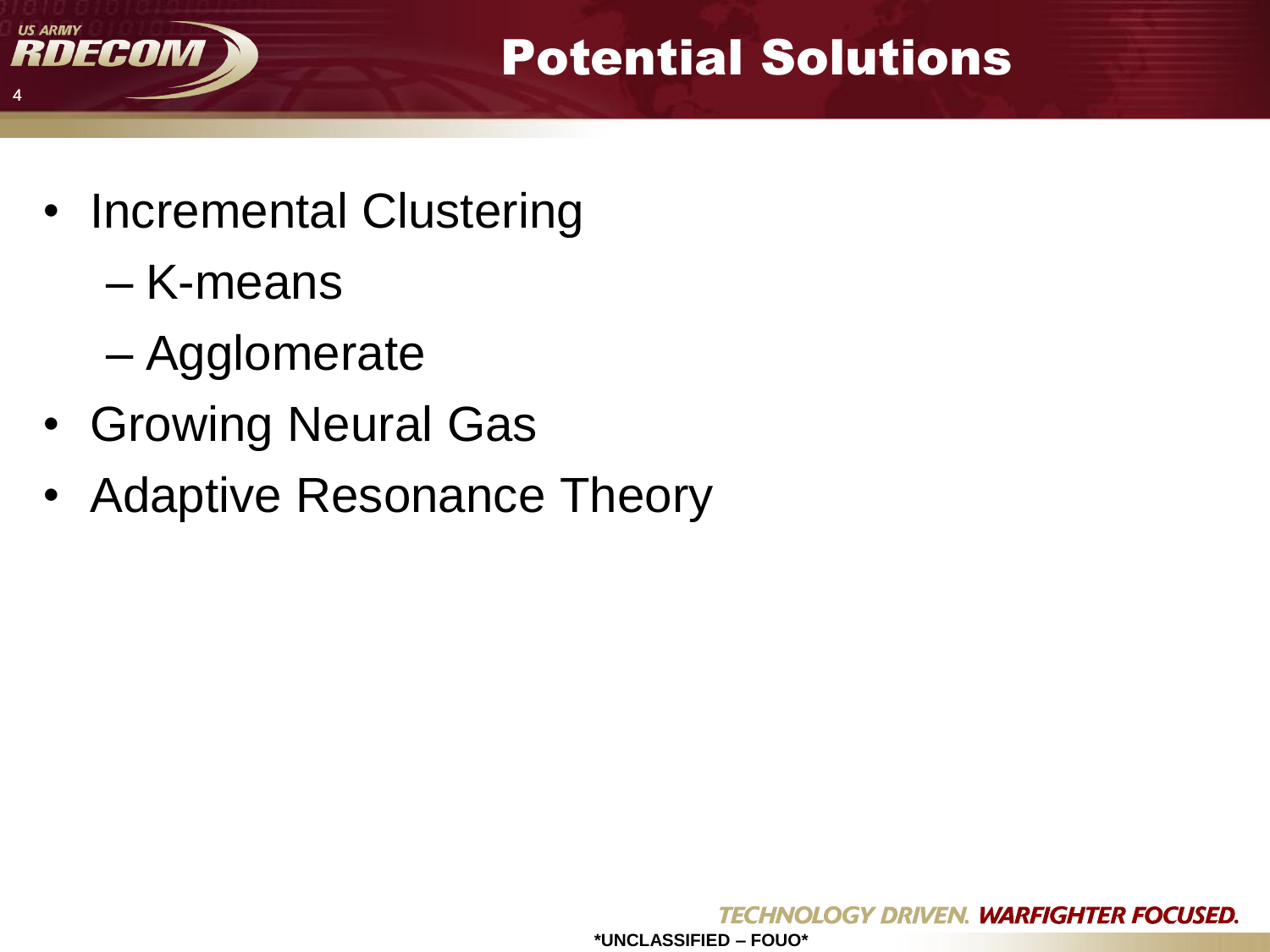

## **Algorithm:**

*For each point*

**Strengths** 

DECOM

5

**US ARMY** 

- Benchmark approach
- Well supported

- Weaknesses
	- Must know *K*
	- Responds to data frequency
	- Partitions poorly
	- NP-hard (general case)
	- Order sensitive (inc. case)

*Compare point to all known clusters If no cluster is within vigilance create new cluster here*

*else*

*move matched cluster up to <delta> in the direction of the recent point*

NOLOGY DRIVEN. WARFIGHTER FOCUSED.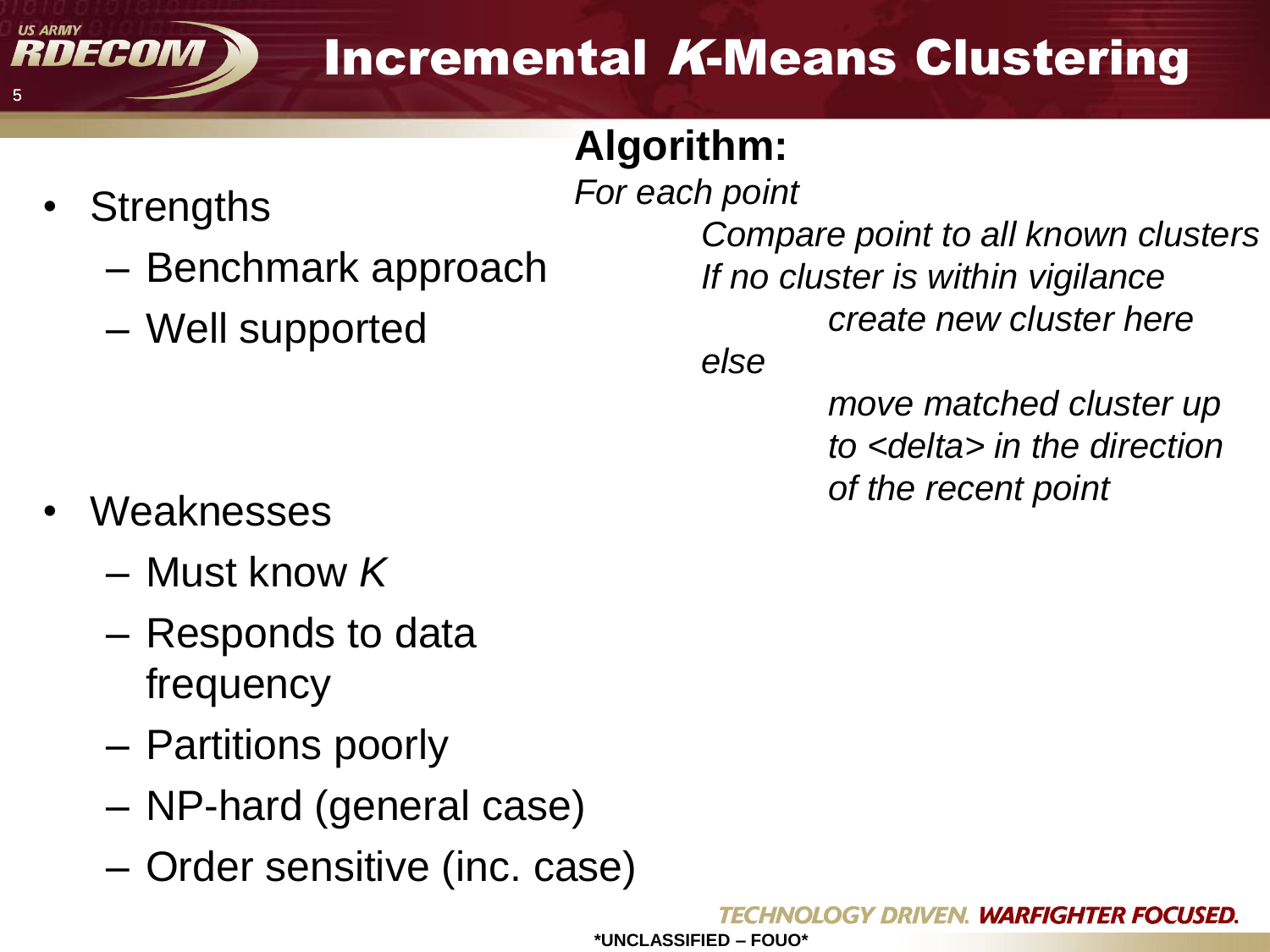

# Agglomerate Clustering

### **Algorithm:**

*datapoint*

- **Strengths** 
	- Modified inc. *k*-means
	- Accounts for cluster merging
	- Order insensitive
	- Do not have to know *k*

*Move the closest centroid towards the datapoint Merge the two closest centroids, if appropriate Creates one redundant centroid Set redundant centroid equal to the* 

- **Weaknesses** 
	- None (*a priori*)
	- Low coverage (*a posteriori)*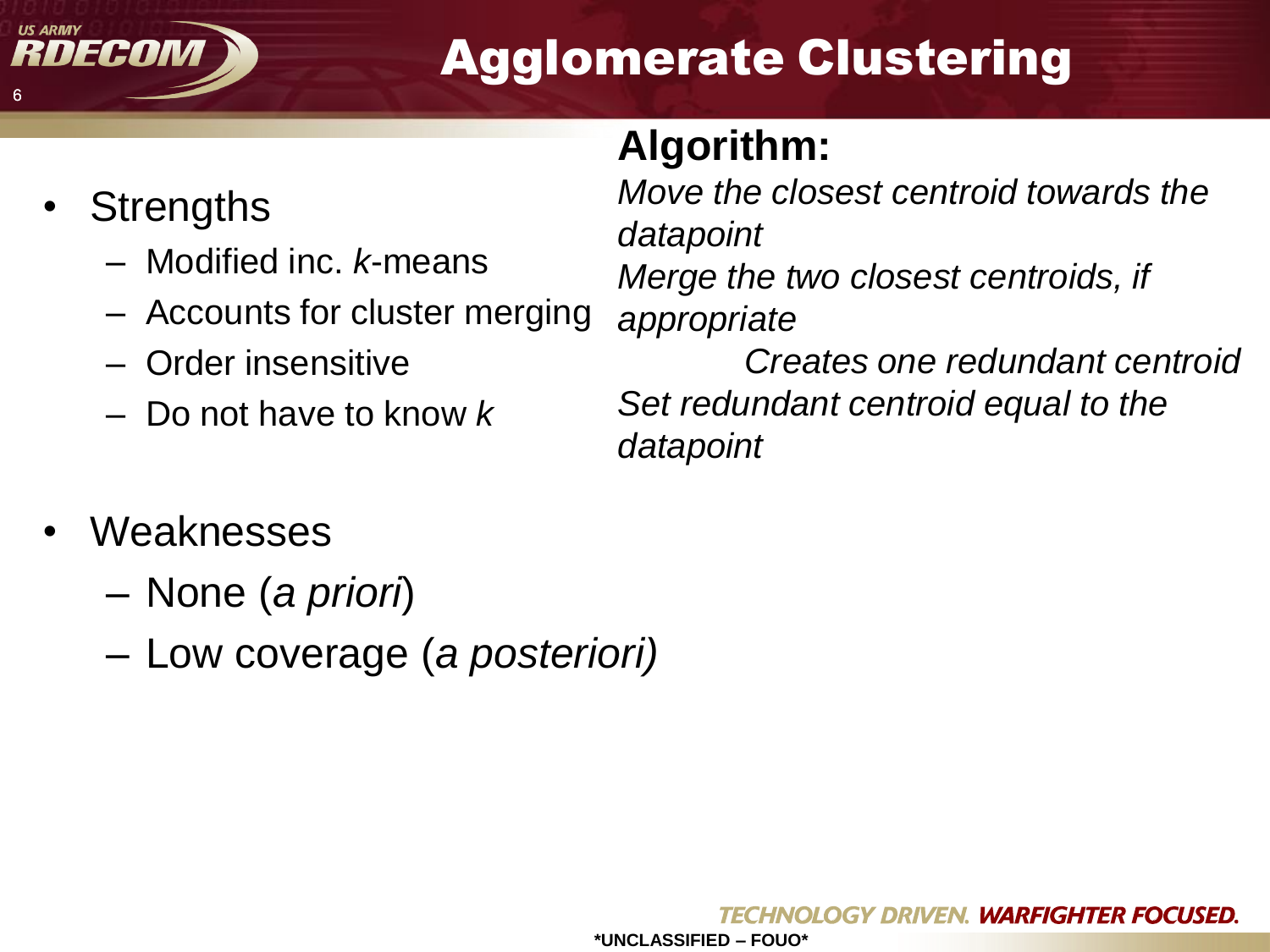

# Adaptive Resonance Theory

**Algorithm:**

- **Strengths** 
	- Order insensitive
	- Merges
	- Responds to new concepts

*Apply new input pattern Compute activation of all neurons Select winning neuron Vigilence test If vigilence is relevant, add new pattern Else not, test next best neuron Else (no neurons), initialize new neuron*

- Weaknesses
	- Box-shapes
	- Parameterization issues
	- NN issues (trending)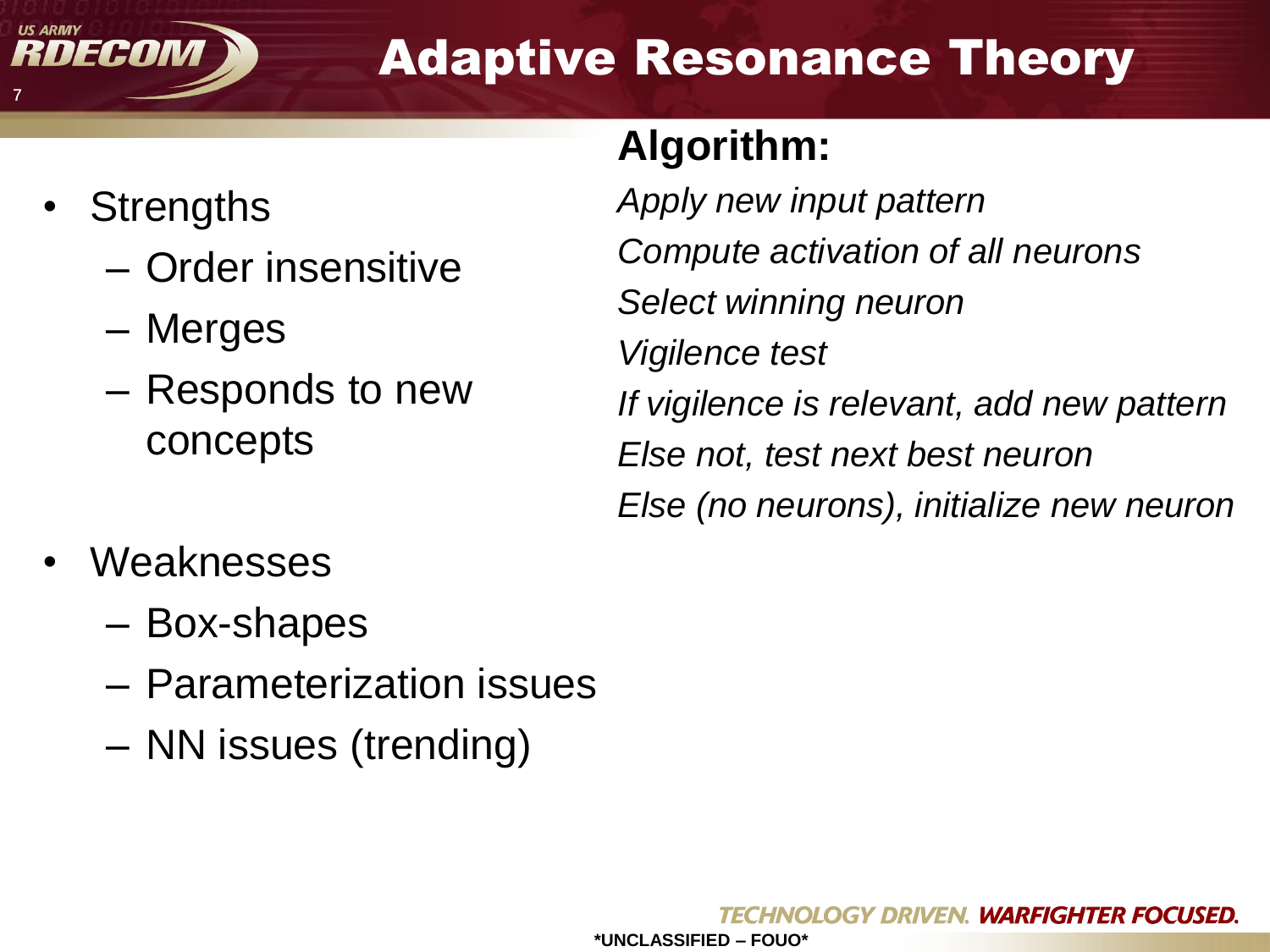

# Growing Neural Gas

#### **Algorithm:**

- **Strengths** 
	- Responds to new concepts
	- Order sensitive
- **Weaknesses** 
	- Order sensitive
	- Data frequency response
	- Gradient Descent
		- Slows with additional data

*If appropriate (current point does not correspond to known information) create new reference arc store error Else, increment age of all arcs in this area move existing arcs towards new data, establish new ages for arcs Remove Aged arcs If any non-emanating arcs exist, remove If it is the time to add a new point (timing) Add a new reference point, halve the distances of the existing arcs to this point, scale the existing errors Compute path of all arcs For this point against each class: If there are few related nodes, compute the probability of the point belonging to the lowest error class*

*Else determine the modified shape of the cluster it is most likely to belong to*

**\*UNCLASSIFIED – FOUO\***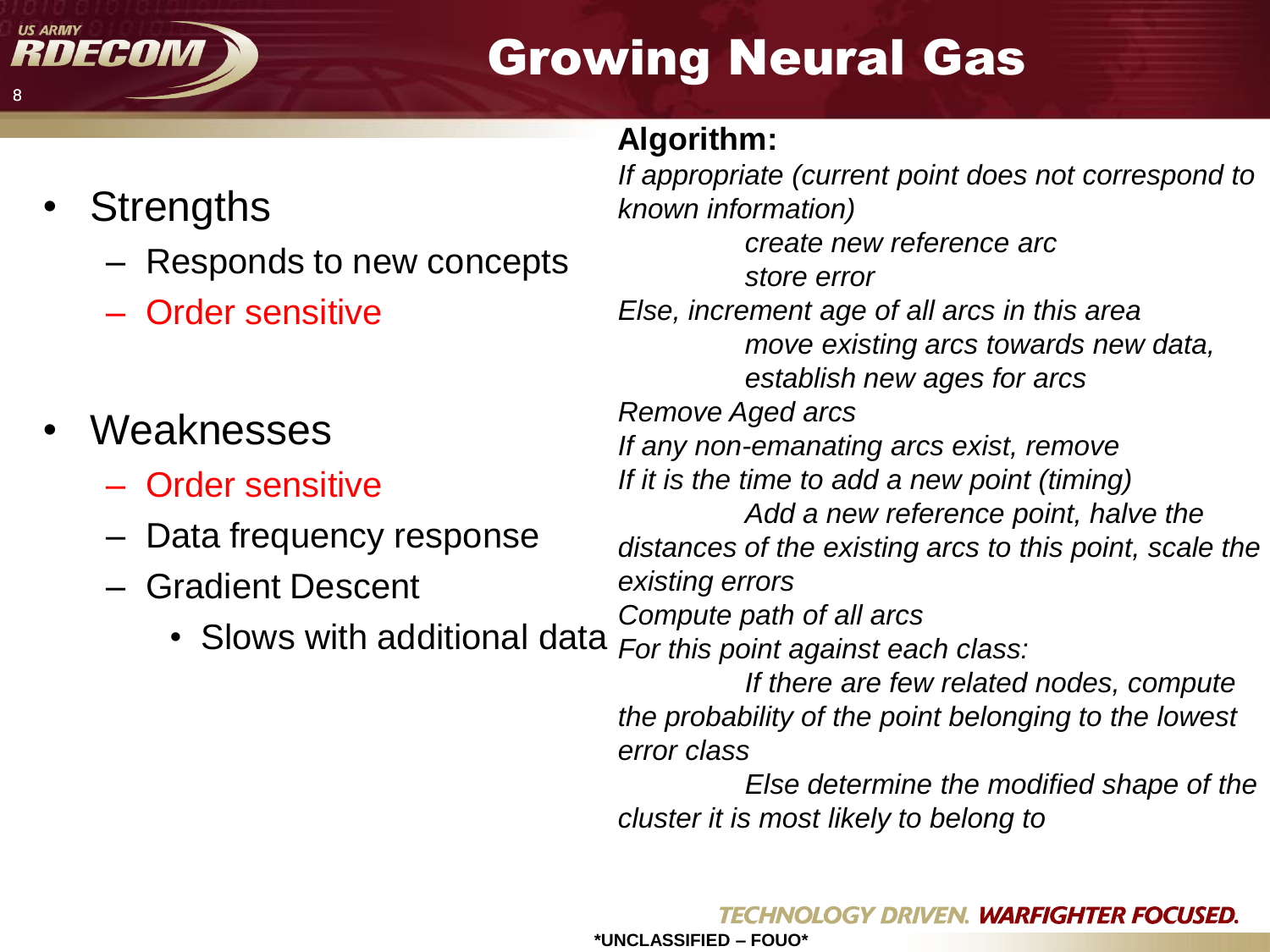**US ARMY** RDECOM

## **Raw Datasets**



**TECHNOLOGY DRIVEN. WARFIGHTER FOCUSED.**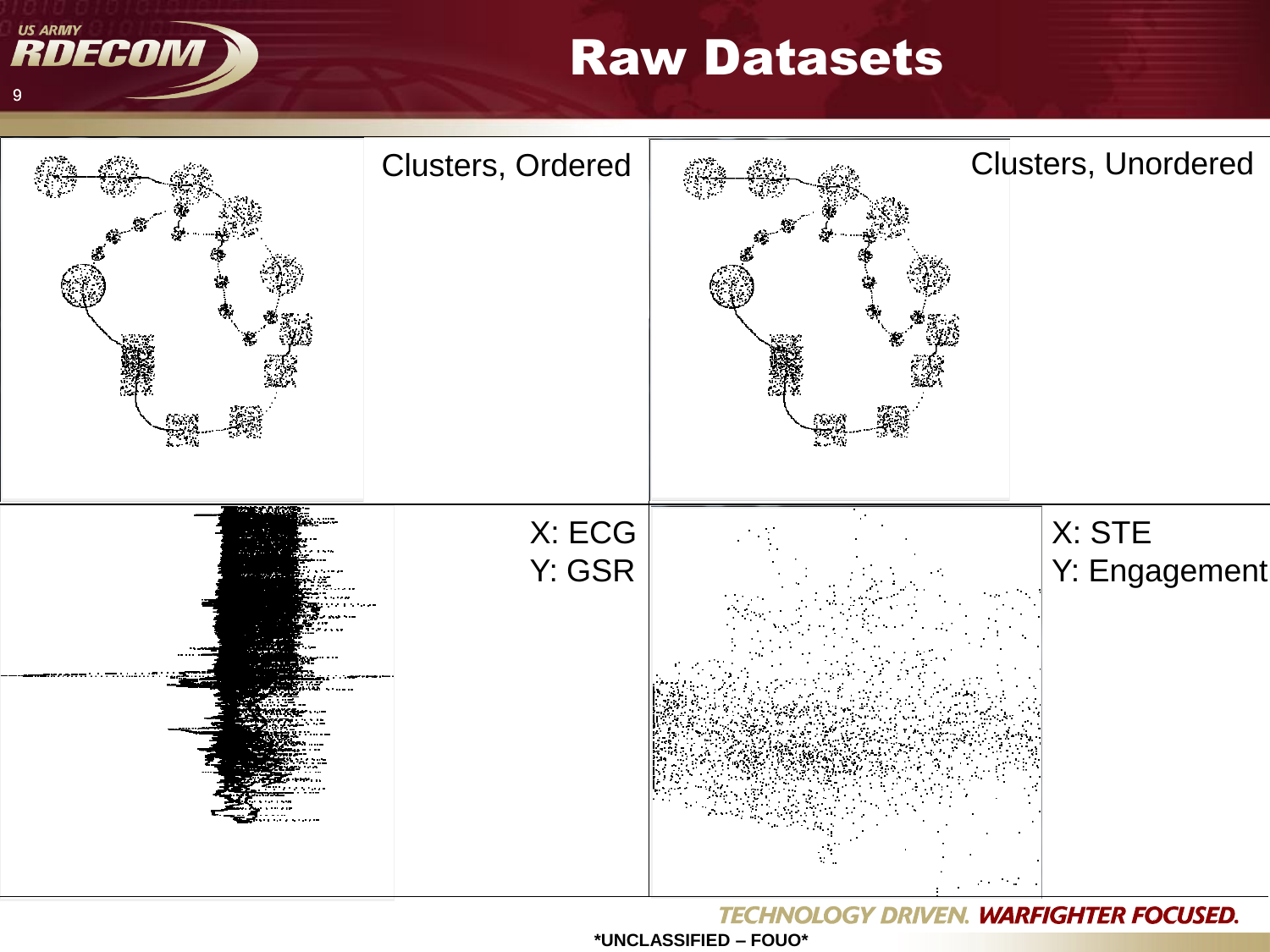**Performance - Ordered Shapes** 



**US ARMY** 

 $10$ 

RDECOM

**TECHNOLOGY DRIVEN. WARFIGHTER FOCUSED.** 

\*UNCLASSIFIED - FOUO\*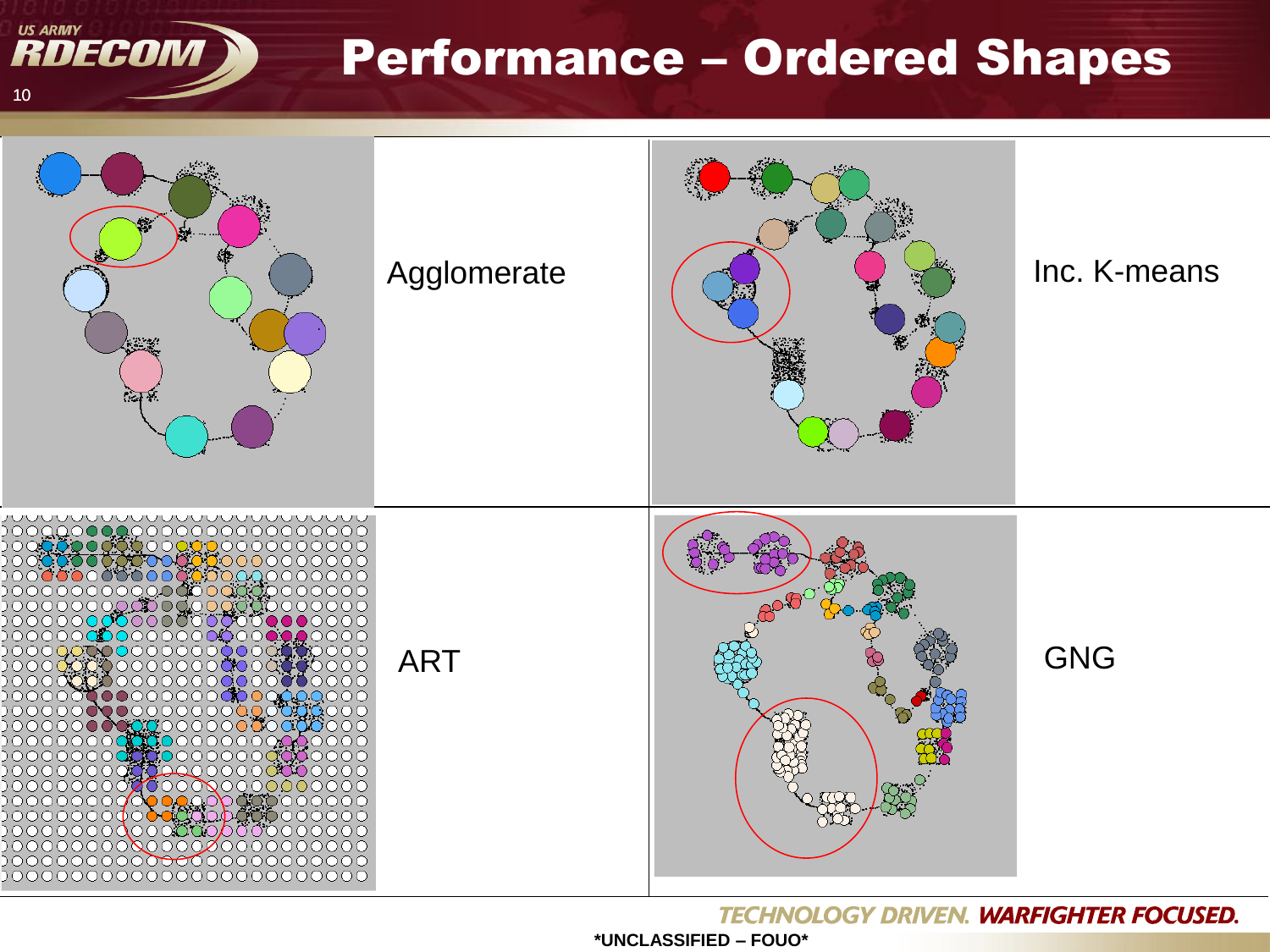**Performance - Unordered Shapes** 



**US ARMY** 

 $11$ 

RDECOM N

**TECHNOLOGY DRIVEN. WARFIGHTER FOCUSED.** 

\*UNCLASSIFIED - FOUO\*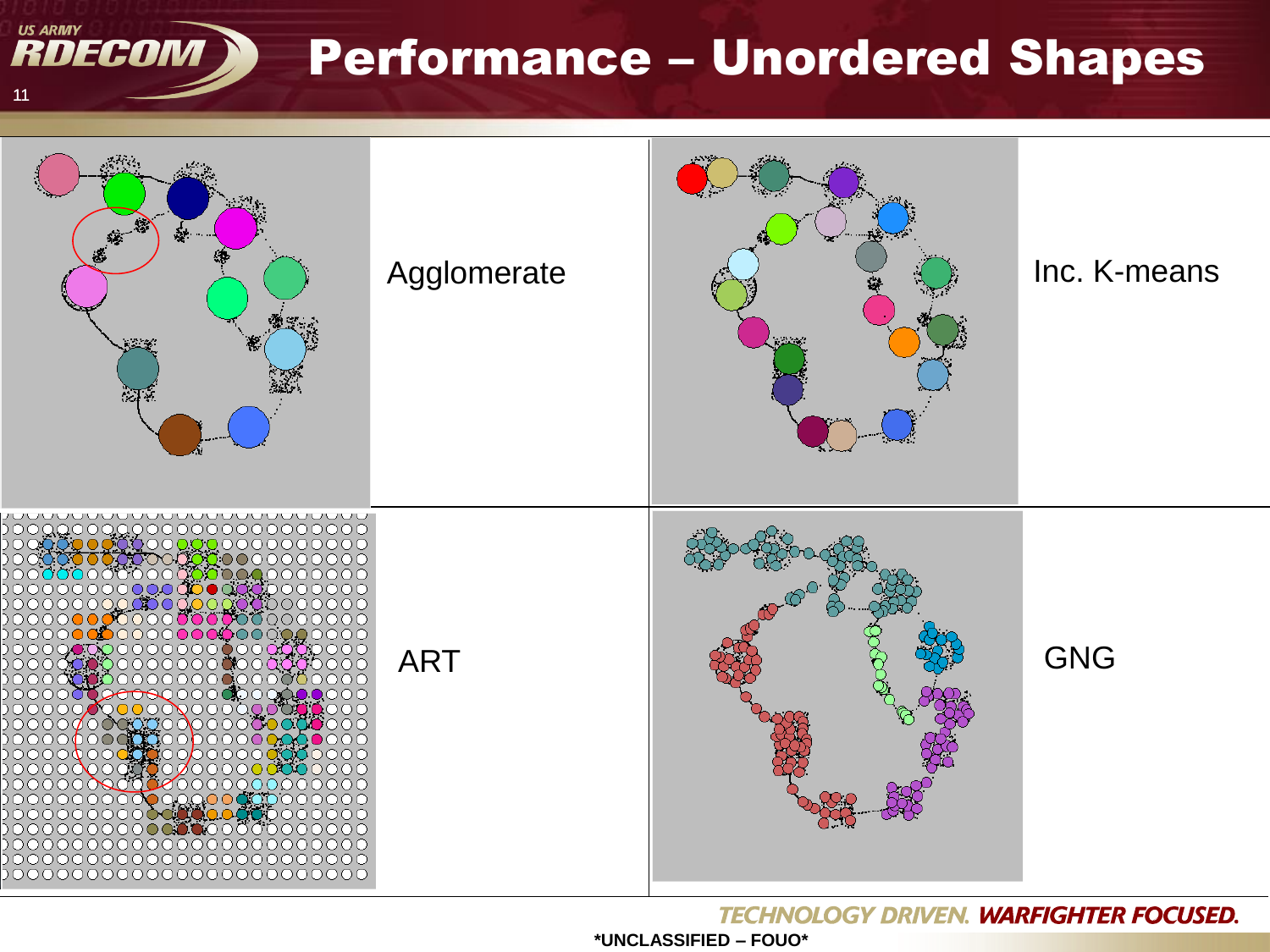# **Performance - EEG** (STE/Engagement)



**US ARMY** 

 $12$ 

RDECOM

**TECHNOLOGY DRIVEN. WARFIGHTER FOCUSED.**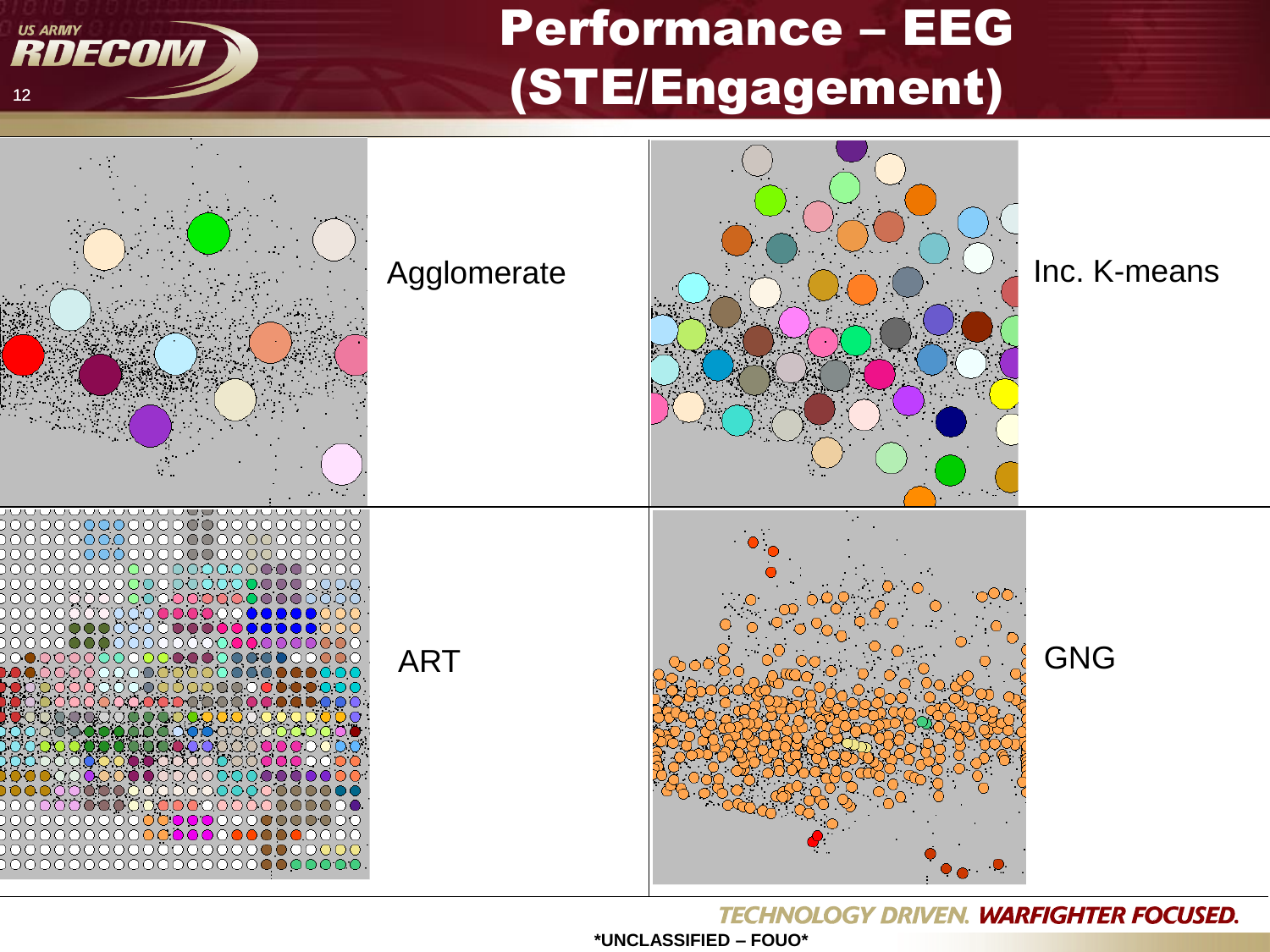

## **Performance - ECG/GSR**



**TECHNOLOGY DRIVEN. WARFIGHTER FOCUSED.**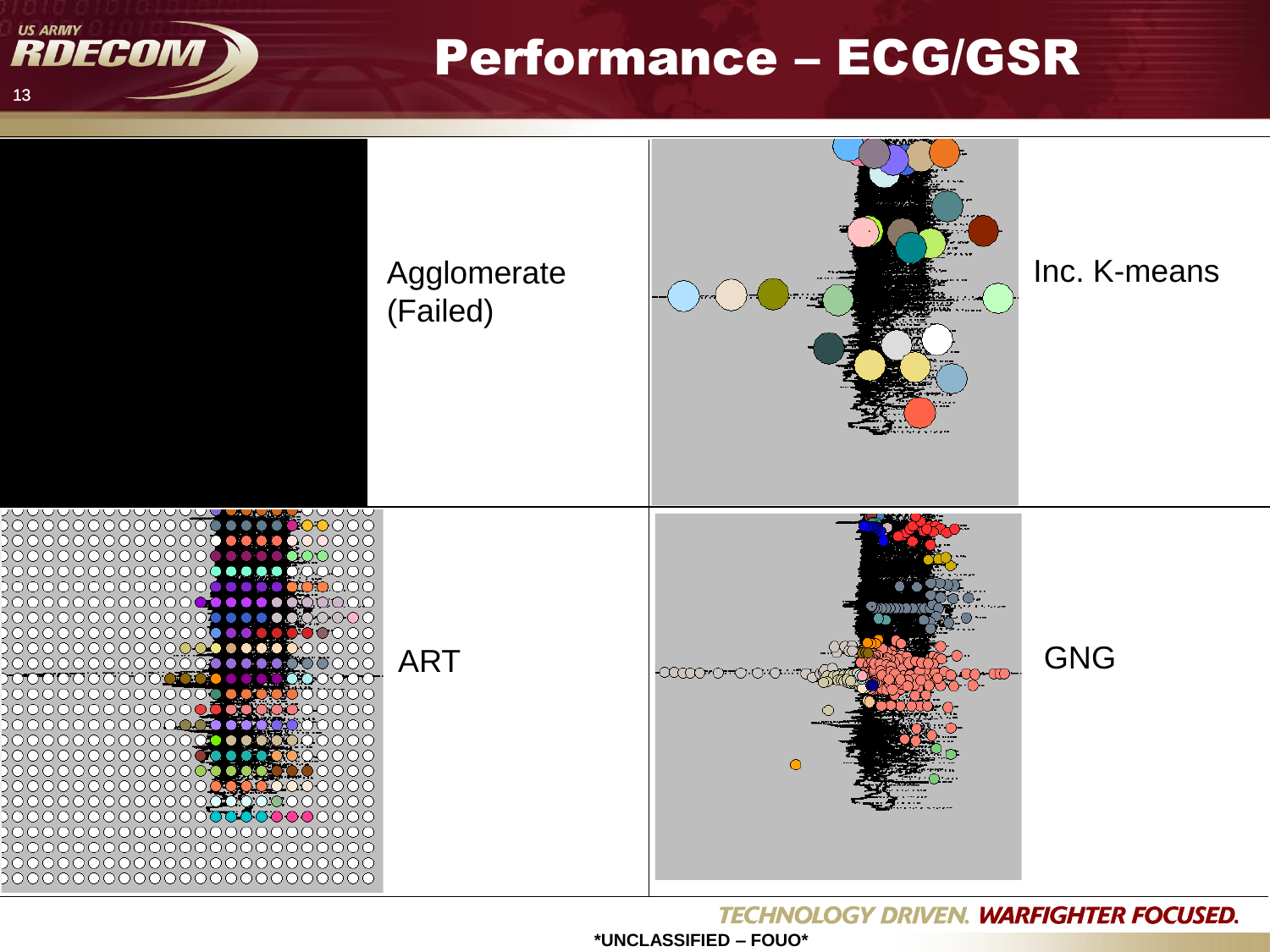

#### Performance - 4x speed movie

|  | tk |  |  |
|--|----|--|--|
|  |    |  |  |
|  |    |  |  |
|  |    |  |  |
|  |    |  |  |
|  |    |  |  |
|  |    |  |  |
|  |    |  |  |
|  |    |  |  |
|  |    |  |  |
|  |    |  |  |
|  |    |  |  |
|  |    |  |  |
|  |    |  |  |
|  |    |  |  |
|  |    |  |  |
|  |    |  |  |
|  |    |  |  |
|  |    |  |  |
|  |    |  |  |
|  |    |  |  |
|  |    |  |  |
|  |    |  |  |
|  |    |  |  |
|  |    |  |  |
|  |    |  |  |
|  |    |  |  |
|  |    |  |  |
|  |    |  |  |
|  |    |  |  |
|  |    |  |  |
|  |    |  |  |
|  |    |  |  |
|  |    |  |  |
|  |    |  |  |
|  |    |  |  |
|  |    |  |  |
|  |    |  |  |
|  |    |  |  |
|  |    |  |  |
|  |    |  |  |
|  |    |  |  |
|  |    |  |  |
|  |    |  |  |
|  |    |  |  |
|  |    |  |  |
|  |    |  |  |
|  |    |  |  |
|  |    |  |  |
|  |    |  |  |
|  |    |  |  |
|  |    |  |  |
|  |    |  |  |
|  |    |  |  |
|  |    |  |  |
|  |    |  |  |
|  |    |  |  |
|  |    |  |  |
|  |    |  |  |
|  |    |  |  |
|  |    |  |  |
|  |    |  |  |
|  |    |  |  |
|  |    |  |  |
|  |    |  |  |
|  |    |  |  |
|  |    |  |  |

**TECHNOLOGY DRIVEN. WARFIGHTER FOCUSED.** 

\*UNCLASSIFIED - FOUO\*